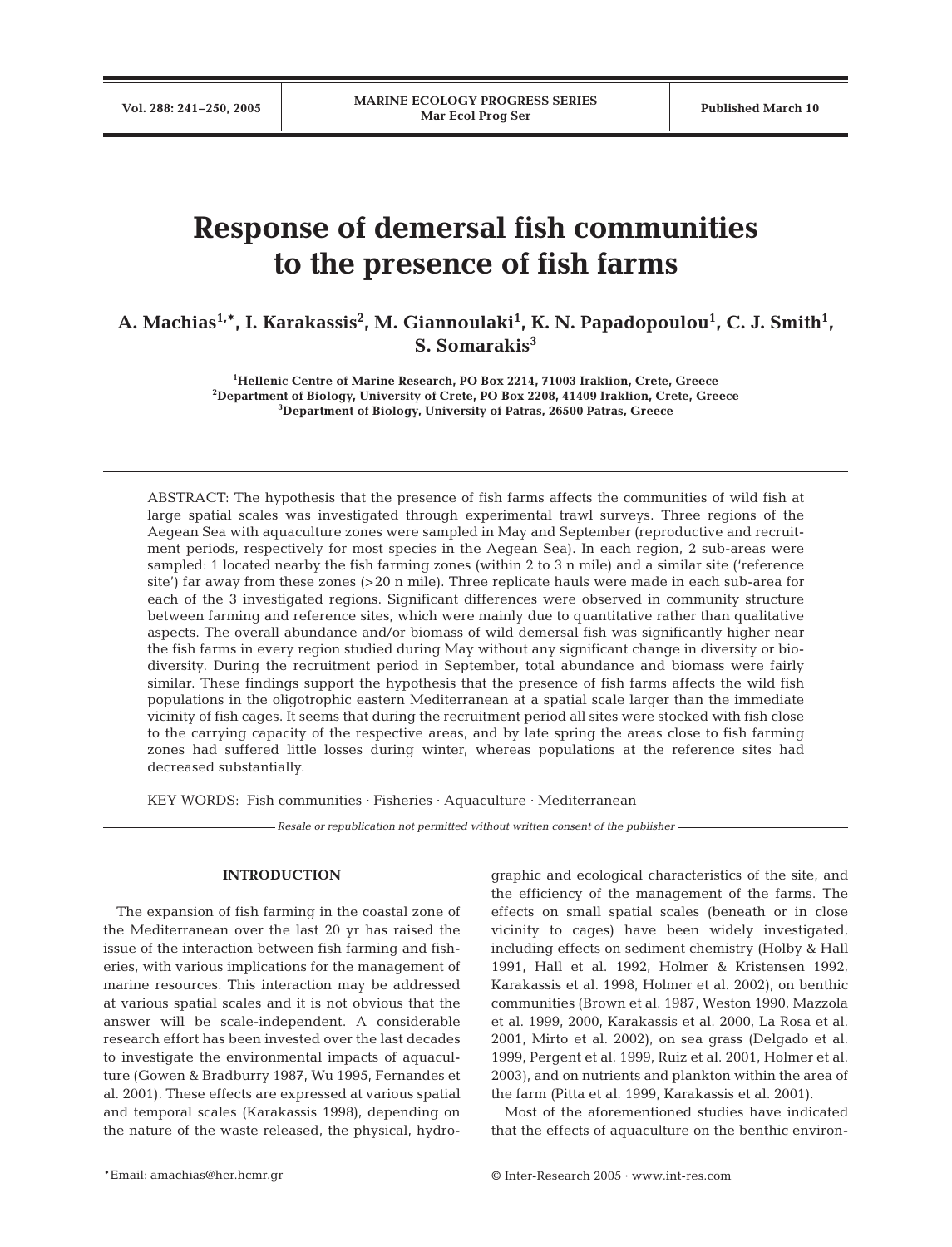ment are found within a short distance, normally not exceeding 25 to 30 m from the edge of fish cages; however, it is well known that fish farming releases a substantial amount of nutrients into the marine environment (Holby & Hall 1991, Hall et al. 1992) and it would, therefore, be reasonable to expect effects at larger spatial scales, particularly when a zone of farms is established in a coastal bay. Such large scale effects have been reported by Pohle et al. (2001) from the Canadian coast, showing signs of stress for benthic macrofauna at distances >200 m from any fish farm in that area. Effects on wild fish have been investigated at very short spatial scales (Carss 1990, 1994, Dempster et al. 2002), indicating a considerable increase in wild fish abundance and biomass in the immediate vicinity of fish cages. However, it is not known whether such changes also affect fish communities in the broader area surrounding aquaculture development zones and particularly in oligotrophic environments where nutrient scarcity limits productivity including fisheries production. This type of information would be important in order to estimate the potential negative or positive effects of aquaculture on coastal fisheries and, therefore, to conclude whether there is an objective basis for conflict between these 2 important uses of the coastal zone.

In the present study, we investigated the effect of the presence of fish farms on marine biota of wild fish in 3 areas in the Aegean Sea. The objective of this study was to test the hypothesis that the presence of fish farms, and the associated change in the fluxes of nutrients and organic material, could cause a large-scale effect on fish communities in the area of an aquaculture zone.

## **MATERIALS AND METHODS**

**The study areas.** The effect of fish farming on wild fish populations was studied in 3 regions (Evia Island, Lesvos Island and Chios Island) in the Aegean Sea (Eastern Mediterranean basin). In each region (Fig. 1), 1 sub-area near the zone of fish farming activity (hereafter referred to as 'fish-farm site') and 1 sub-area far away from these zones (hereafter referred to as 'reference site') were investigated in May 2001 and September 2002. Sea bream and sea bass were the reared species at all fish farm sites. The first sampling took place before the closed period for trawling in Greece and during the reproduction period for most of the commercial fish species (Stergiou et al. 1997), while the second sampling took place before the open period for trawling and during the recruitment period for most of the fish species. Reference sites had comparable topography, depth and an average distance of 20 n



Fig. 1. Sampling areas (E: Evia; C: Chios; L: Lesvos islands) and sites (N: near; F: far). Latitude and longitude in decimal minutes. X: trawl sampling;  $\bullet$ : fish farms; fi: finer sediment (substrate with more than 40% silt and clay); co: coarser sediment (substrate with less than 40% silt and clay)

miles from the respective fish-farm sites. At all 6 sites, the substrates were mud and sand mixed with maerl in different ratios. For data analysis, the substrates with more than 40% silt and clay were classified as 'fine' and the others as 'coarse' (Fig. 1).

**Sampling design.** During each sampling survey, 3 replicate hauls were made at each site using an otter trawl with a cod-end bag liner of 28 mm stretched mesh-size. At the fish farm sites, the samples were collected at a distance of 2 to 3 n miles from the cages, while at the reference sites, the samples were collected at similar depths (70 to 80 m) to fish farm sites (Fig. 2). The haul duration ranged between 40 and 45 min, and towing speed between 2.8 and 3 knots. The door spread of the trawl net was calculated for each haul based on the method of Carrothers (1980). The total area swept was calculated by multiplying the door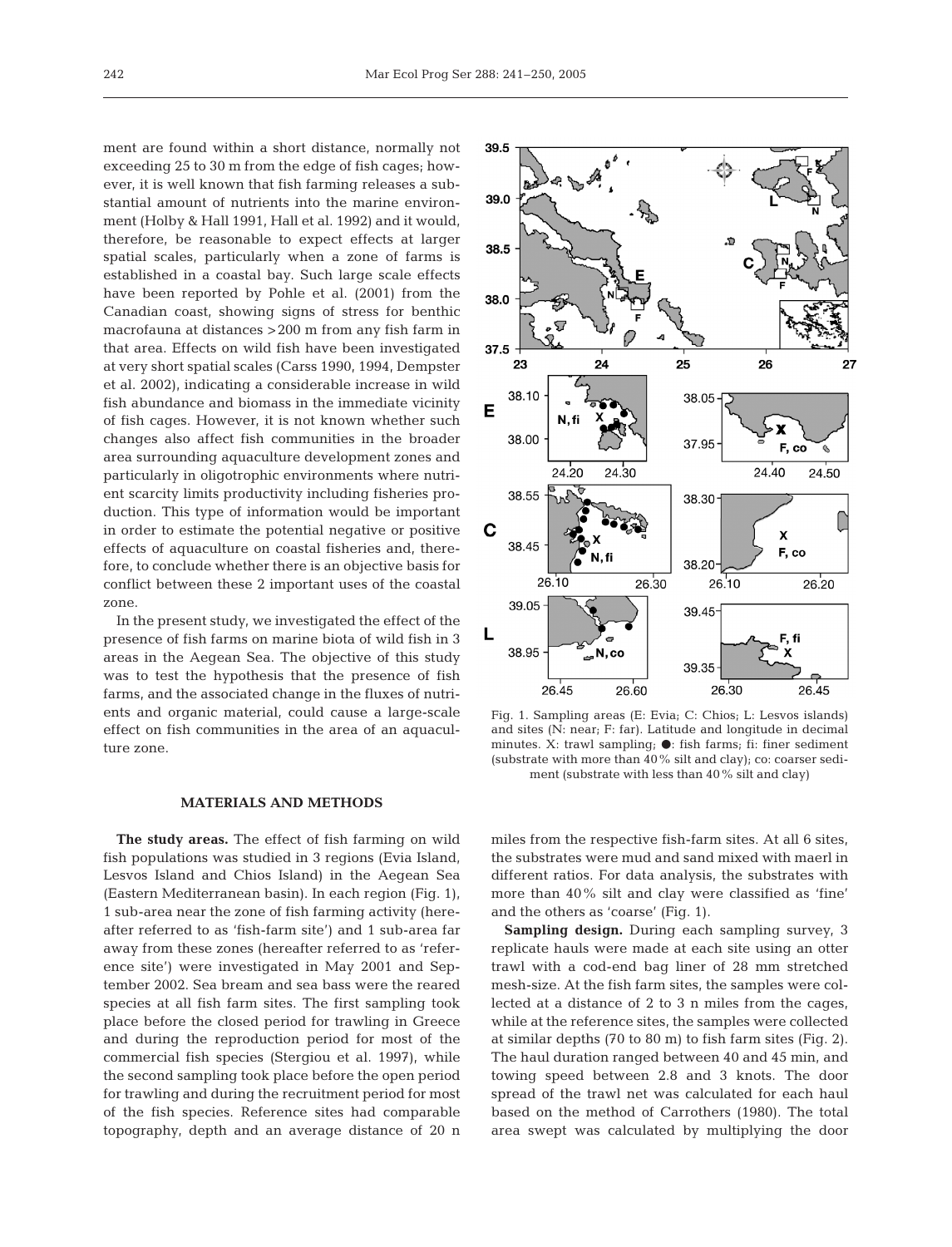

Fig. 2. Sampling design (2 seasons  $\times$  3 areas  $\times$  2 sites  $\times$  3 replicates)

spread by the vessel speed and the fishing time. Fish species abundance and biomass were expressed as number of fish or biomass (g) per  $km^2$ .

**Data analysis.** To test the effects of aquaculture on the fish communities, the following measures were calculated: number of species per haul *(S)*. Since the number of species is sensitive to the total abundance, we also used the Shannon-Wiener diversity *(H')* and the *J* evenness indices, which standardise the sample size with respect to abundance and species number. Furthermore, we calculated the Simpson  $(1 - \lambda)$  index (i.e. dominance), which is known to be one of the least affected by sample size (Karakassis et al. 1996). In addition, the new biodiversity indices  $(\Delta^*, \Delta^+, \Delta^+, \Delta^+),$ λ+), based on taxonomic distinctness (Warwick & Clarke 1995, Clarke & Warwick 1998), were calculated. Taxonomic distinctness (∆\*) is the average path length between 2 randomly chosen individuals from the sample, conditional on them being of different species. This is a measure of the average degree to which individuals in an assemblage are related to each other (Warwick & Clarke 1995). Average taxonomic distinctness  $(∆+)$  is the mean path length through the taxonomic tree connecting every pair of

species in the tree (Clarke & Warwick 1998). It is calculated by summing the path lengths through a taxonomic tree between every pair of species in the list, and dividing by the number of paths. Total taxonomic distinctness (s∆+) is the sum (over all species) of the average distance of each species to all other species. It provides an estimate of the total taxonomic distinctness of the tree of the species present in the community. Finally, variation in taxonomic distinctness  $(\lambda+)$  is the variance of the pairwise path lengths between every pair of species in the list, reflecting the unevenness of the taxonomic tree. Multivariate analysis of fish community data (double square-root transformation) involved the use of the Bray-Curtis similarity index, and cluster and MDS analyses. The contribution of each species to the average Bray-Curtis dissimilarity between groups of combinations as well as to the average Bray-Curtis similarity within a group of combinations, was identified using SIMPER analysis (Clarke & Warwick 1994). All these analyses were carried out by means of the PRIMER-5 software (Clarke & Warwick 1994).

The log-transformed abundance and biomass data as well as the diversity and biodiversity indices were compared by means of analysis of variance (ANOVA) after checking for homogeneity of variance (Zar 1984). The comparisons included region, fish farm presence and substrate per season.

#### **RESULTS**

#### **Abundance and biomass**

ANOVA for total abundance and biomass of the wild fish communities (Fig. 3) showed that both parameters were consistently and significantly higher at the fish farm site during May. However, this was not the case for September, i.e. during the recruitment period (Table 1, Fig. 3).



Fig. 3. Fish biomass and fish abundance (log-transformed) per season (May, September), per area and presence of fish farm (near, far). E: Evia Island; L: Lesvos Island; C: Chios Island; N: near; F: far. Average data and the 95% confidence intervals for 3 replicates are given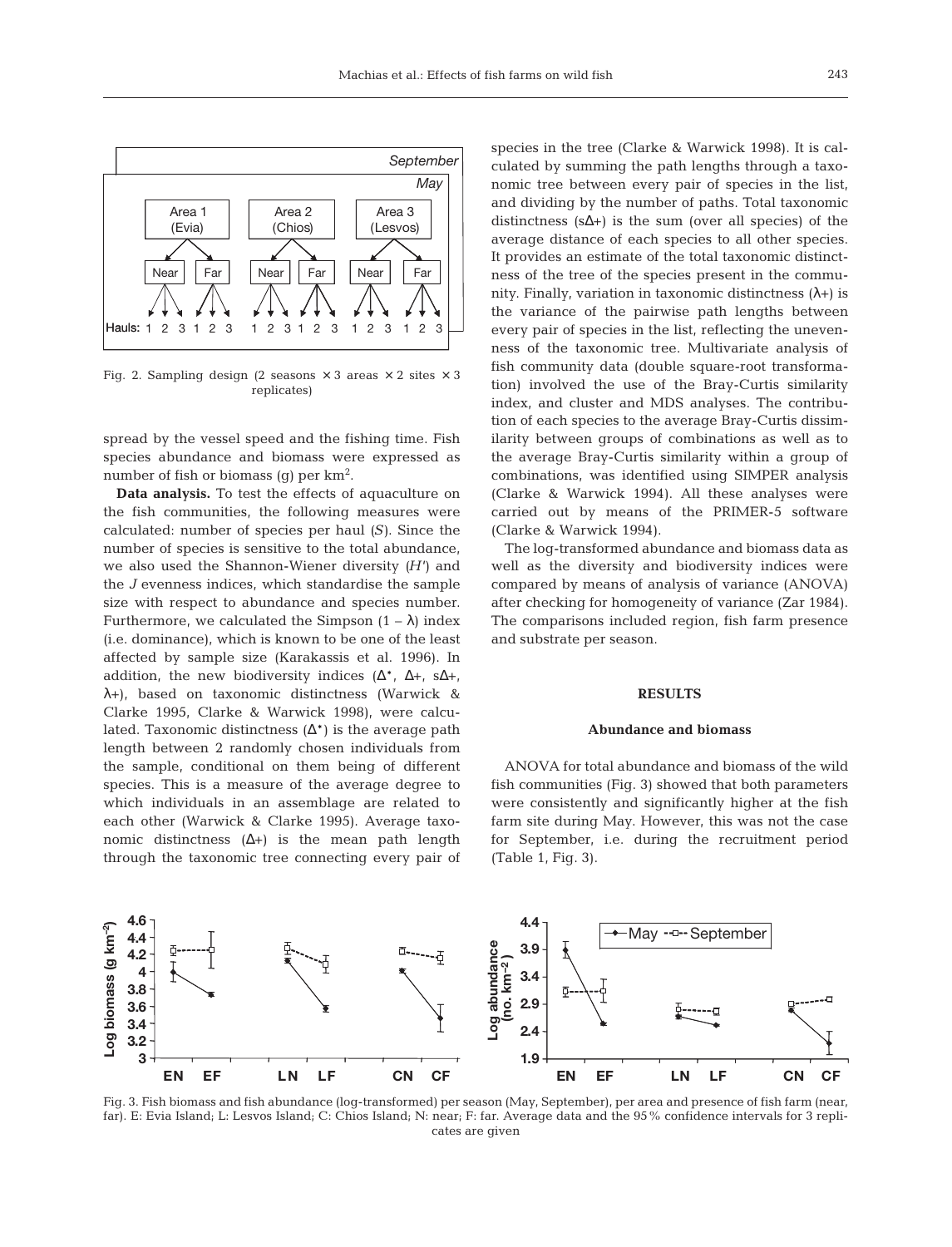|                  |                |        | $May -$  |           | September - |          |           |  |
|------------------|----------------|--------|----------|-----------|-------------|----------|-----------|--|
|                  |                | Region | Cages    | Substrate | Region      | Cages    | Substrate |  |
| <b>Biomass</b>   | $\overline{F}$ | 1.55   | 49.36    | 1.15      | 0.93        | 0.98     | 1.51      |  |
|                  | p              | 0.248  | 0.00     | 0.303     | 0.420       | 0.341    | 0.241     |  |
| Abundance        | $\cal F$       | 1.48   | 5.6      | 2.31      | 6.87        | 0.02     | 0.26      |  |
|                  | p              | 0.264  | 0.034    | 0.153     | 0.009       | 0.896    | 0.616     |  |
| $\boldsymbol{S}$ | $\overline{F}$ | 10.3   | 15.44    | 58.44     | 4.02        | 0.55     | 14.48     |  |
|                  | p              | 0.002  | 0.002    | 0.000     | 0.044       | 0.470    | 0.022     |  |
| $\boldsymbol{J}$ | $\cal F$       | 8.57   | 1.21     | 1.84      | 6.1         | 0.03     | 0.88      |  |
|                  | $\mathbf{p}$   | 0.004  | 0.291    | 0.198     | 0.014       | 0.864    | 0.365     |  |
| H'               | $\cal F$       | 13.47  | $\Omega$ | 0.28      | 16.21       | 0.42     | 16.86     |  |
|                  | $\mathbf{p}$   | 0.001  | 0.978    | 0.604     | 0.000       | 0.530    | 0.001     |  |
| $1-\lambda$      | $\overline{F}$ | 8.32   | 0.06     | 0.93      | 5.44        | $\Omega$ | 7.4       |  |
|                  | $\mathbf{p}$   | 0.005  | 0.812    | 0.352     | 0.019       | 0.954    | 0.018     |  |
| $\Delta^*$       | $\cal F$       | 0.29   | 5.82     | 17.41     | 1.07        | 0.14     | 8.06      |  |
|                  | $\mathbf{p}$   | 0.755  | 0.031    | 0.001     | 0.371       | 0.711    | 0.014     |  |
| $\Delta +$       | $\cal F$       | 1.67   | 0.39     | 0.57      | 8.68        | 0.45     | 2.3       |  |
|                  | p              | 0.226  | 0.545    | 0.462     | 0.004       | 0.513    | 0.153     |  |
| $s\Delta +$      | $\overline{F}$ | 6      | 7.88     | 37.97     | 5.54        | 0.92     | 16.12     |  |
|                  | p              | 0.014  | 0.015    | 0.000     | 0.018       | 0.356    | 0.002     |  |
| $\lambda +$      | $\cal F$       | 7.23   | 0.59     | 0.13      | 6.09        | 0.05     | 2.62      |  |
|                  | p              | 0.077  | 0.458    | 0.722     | 0.014       | 0.821    | 0.130     |  |

Table 1. ANOVA table for fish biomass and fish abundance, including *S* (number of species per haul), *J* (evenness index), *H'* (Shannon-Wiener diversity index), 1 – λ (Simpson index), ∆\* (taxonomic distinctness), ∆+ (average taxonomic distinctness), s∆+ (total taxonomic distinctness) and λ+ (variation in taxonomic distinctness), for each season separately (May, September). Region,

## **Diversity**

The number of fish species showed significant differences with region, substrate and presence of fish farming during May (Table 1). In all cases, the number of fish species at the fish farm site was higher than at the respective reference stations (Fig. 4). The number of fish species was not significantly different between fish farm and reference sites during September.



Fig. 4. The number of species per haul *(S)* per season (May, September), per area and fish farm presence (near, far). E: Evia Island; L: Lesvos Island; C: Chios Island; N: near; F: far. Average data and the 95% confidence intervals for 3 replicates are given

*H'* and *J* indices (Table 1), which standardise the sample size with respect to abundance and species number, showed no significant difference in diversity with respect to the presence of fish farms.

Among the biodiversity indices, ∆\* and the total path length between any 2 randomly-chosen fish species (s∆+) showed a significant increase at the fish farm sites during May, but again no significant differences during September.

#### **Multivariate analysis**

Cluster analysis on both the abundance and biomass data matrices (dendrogram not shown here) defined 2 major groups of hauls related to sediment type. Within these 2 major clusters, there were several sub-groups reflecting other sources of variability such as season, area and presence of fish farms. The results of MDS (Fig. 5) also showed similar groupings with respect to sediment type, season and presence of fish farms. The 2-way ANOSIM (Table 2) performed for all different combinations of the parameters examined (i.e. season, substrate and presence of fish farms) showed that proximity to aquaculture zones was 1 of the factors affecting the similarities among sampling stations. In other words, within groups of the same season, or sub-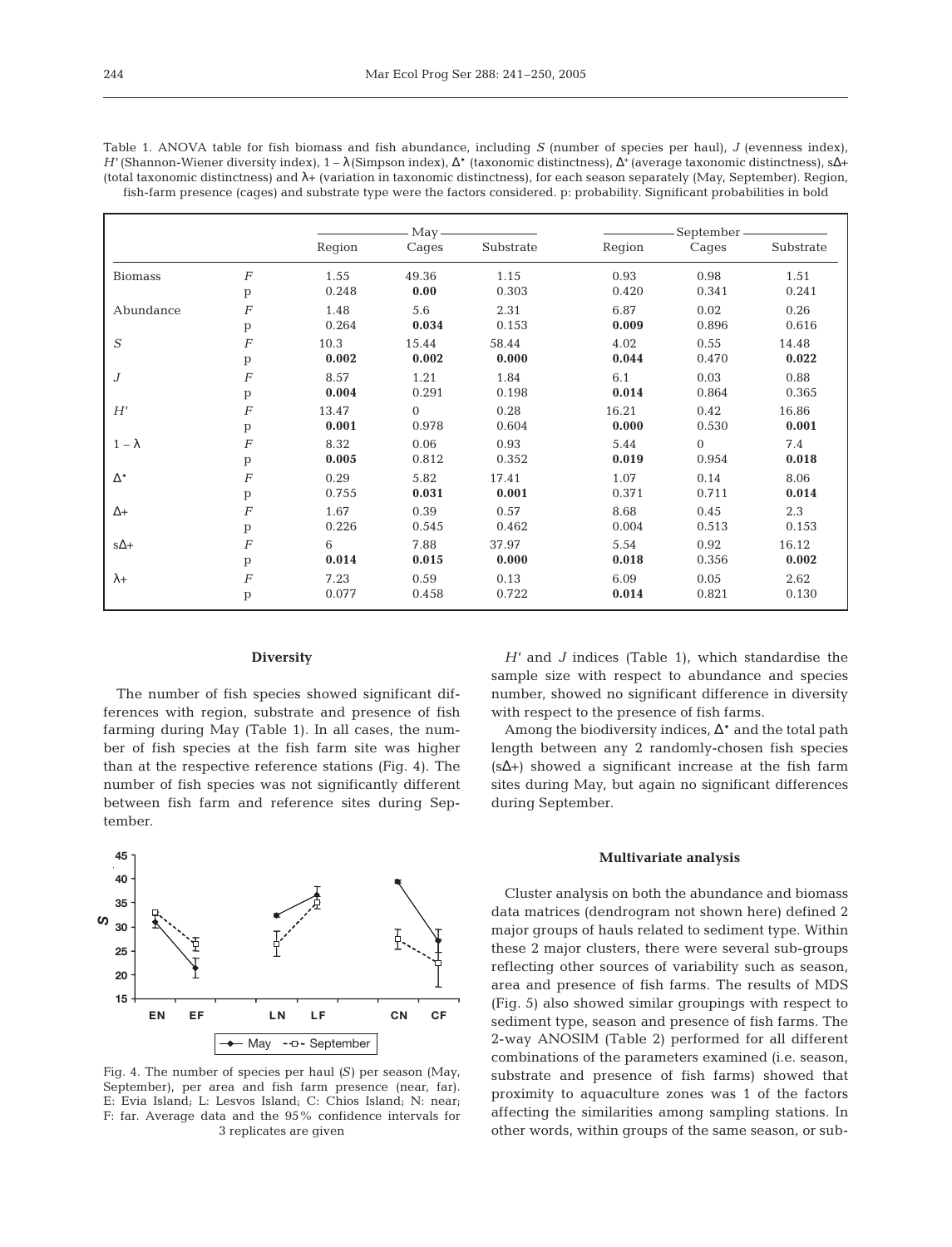

Fig. 5. MDS analysis of fish abundance and fish biomass. Different symbols distinguish between substratum type (fine, coarse), season (May, September) and fish-farm presence (near, far)

strate type or region, the proximity to fish cages played a role in determining the community structure in terms of abundance per species or biomass per species (with

the exception of the combination cages  $\times$ substrate in terms of biomass).

The SIMPER analysis on species abundance data (Tables 3 & 4) was used to detect the main community attributes responsible for the similarities and dissimilarities among stations, i.e. which species were responsible for the qualitative and quantitative differences that caused an increase in dissimilarity among stations taken at different seasons, substrate types, regions or presence/absence of fish farms. In almost all cases, the results pointed to quantitative (levels of abundance) rather than qualitative (presence/ absence of a species) differences in community structure. This was the case regarding proximity to fish farms (Table 4), where dissimilarities were mainly due to changes in the abundance of 17 species, among which, 12 were more abundant at the fish farm sites and 5 were less abundant. Among those species with increased abundance were commercial species important to local fisheries such as *Mullus barbatus* (average increase in abundance 56%), *Merluccius merluccius*

(+97%), *Pagellus acarne* (+159%) and *Diplodus annularis* (+504%). The SIMPER analysis was also performed on the species-biomass data (Table 5), showing

Table 2. ANOSIM table for fish abundance and biomass per season (May, September), Region (Evia, Lesvos, Chios), fish-farm presence (cages) and substrate. *R*: ANOSIM *R* statistic; p: probability. Significant probabilities in bold

| Analysis                  |                     | Abundance                                 |                                           | <b>Biomass</b>                            |                                                 |                                           |
|---------------------------|---------------------|-------------------------------------------|-------------------------------------------|-------------------------------------------|-------------------------------------------------|-------------------------------------------|
|                           |                     |                                           | $\boldsymbol{R}$                          | $\mathbf{p}$                              | $\boldsymbol{R}$                                | $\mathbf{p}$                              |
| Season $\times$ Region    | Season<br>Region    | Evia-Lesvos<br>Evia-Chios<br>Lesvos-Chios | 0.303<br>0.239<br>0.177<br>0.249<br>0.311 | 0.007<br>0.002<br>0.067<br>0.018<br>0.006 | 0.481<br>0.259<br>0.194<br>0.203<br>0.365       | 0.100<br>0.002<br>0.048<br>0.040<br>0.002 |
| $Season \times Cages$     | Season<br>Cages     |                                           | 0.204<br>0.179                            | 0.014<br>0.017                            | 1.000<br>0.228                                  | 0.333<br>0.003                            |
| Season $\times$ Substrate | Season<br>Substrate |                                           | 0.386<br>0.764                            | 0.001<br>0.001                            | 0.500<br>0.689                                  | 0.667<br>0.001                            |
| $Region \times Cages$     | Region<br>Cages     | Evia-Lesvos<br>Evia-Chios<br>Lesvos-Chios | 0.861<br>0.974<br>0.679<br>0.954<br>0.867 | 0.001<br>0.001<br>0.001<br>0.001<br>0.001 | $-0.111$<br>0.000<br>0.250<br>$-0.750$<br>0.823 | 0.667<br>0.667<br>0.667<br>1.000<br>0.001 |
| $Region \times Substrate$ | Region<br>Substrate | Evia-Lesvos<br>Evia-Chios<br>Lesvos-Chios | 0.581<br>0.515<br>0.679<br>0.614<br>0.867 | 0.001<br>0.001<br>0.001<br>0.001<br>0.001 | $-0.111$<br>0.000<br>0.250<br>$-0.750$<br>0.823 | 0.667<br>0.667<br>0.667<br>1.000<br>0.001 |
| $Caqes \times Substrate$  | Cages<br>Substrate  |                                           | 0.290<br>0.879                            | 0.001<br>0.001                            | $-0.500$<br>0.827                               | 1.000<br>0.001                            |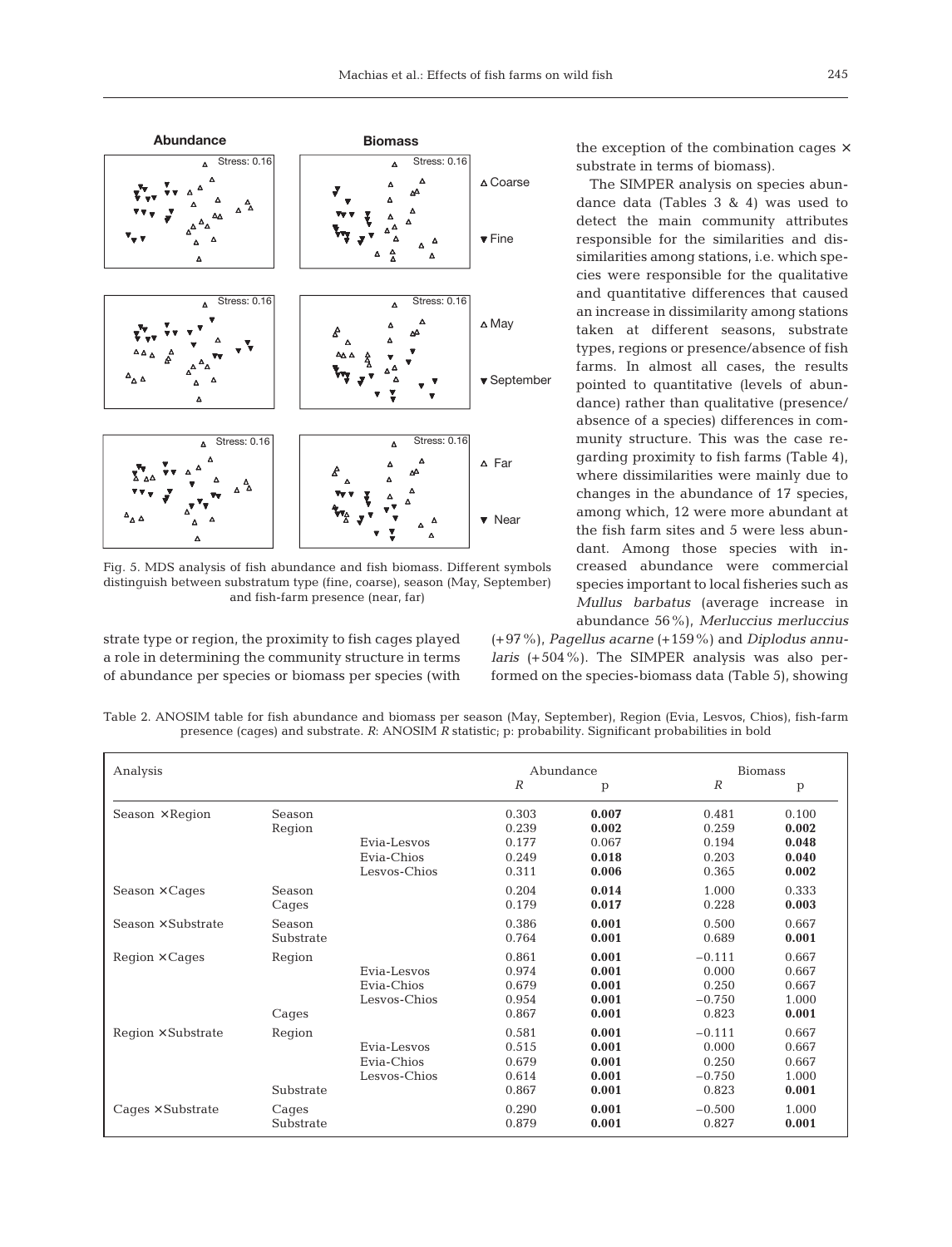Table 3. SIMPER analysis for fish abundance per substrate type (coarse, fine). Av. abund.: average abundance; av. sim.: average similarity; cum. sim. (%): cumulative percentage of similarity

| Species                       | Coarse       | Av. abund. Av. abund. Av. sim. Cum. sim.<br>Fine |      | (%)   |
|-------------------------------|--------------|--------------------------------------------------|------|-------|
| Average similarity: 57.58%    |              |                                                  |      |       |
| Serranus hepatus              | 56.59        |                                                  | 4.81 | 8.36  |
| Spicara maena                 | 108.10       |                                                  | 4.67 | 16.47 |
| Chelidonichthys lastoviza     | 44.55        |                                                  | 4.48 | 24.25 |
| Mullus barbatus               | 46.21        |                                                  | 4.22 | 31.58 |
| Citharus linguatula           | 16.24        |                                                  | 3.77 | 38.12 |
| Serranus cabrilla             | 18.05        |                                                  | 3.76 | 44.66 |
| Spicara smaris                | 123.62       |                                                  | 3.27 | 50.33 |
| Pagellus erythrinus           | 15.51        |                                                  | 3.14 | 55.79 |
| Lepidotrigla cavillone        | 43.57        |                                                  | 3.00 | 61.00 |
| Average similarity: 64.74%    |              |                                                  |      |       |
| Serranus hepatus              |              | 149.95                                           | 5.58 | 8.62  |
| Arnoglossus laterna           |              | 76.29                                            | 4.83 | 16.08 |
| Citharus linguatula           |              | 140.67                                           | 4.56 | 23.13 |
| Mullus barbatus               |              | 66.76                                            | 4.13 | 29.51 |
| Lesueurigobius friesii        |              | 62.79                                            | 3.31 | 34.62 |
| Spicara maena                 |              | 20.91                                            | 3.15 | 39.49 |
| Lepidotrigla cavillone        |              | 39.43                                            | 3.02 | 44.15 |
| Merluccius merluccius         |              | 16.79                                            | 2.99 | 48.77 |
| Cepola macrophthalma          |              | 43.68                                            | 2.68 | 52.92 |
| Serranus cabrilla             |              | 15.14                                            | 2.42 | 56.66 |
| Trisopterus minutus capelanus |              | 28.7                                             | 2.27 | 60.17 |
| Pagellus erythrinus           |              | 8.29                                             | 2.22 | 63.59 |
| Uranoscopus scaber            |              | 1.86                                             | 1.83 | 66.41 |
| Average dissimilarity: 52.09% |              |                                                  |      |       |
| Lesueurigobius friesii        | 0.46         | 62.79                                            | 2.44 | 4.69  |
| Arnoglossus laterna           | 18.1         | 76.29                                            | 2.14 | 8.79  |
| Spicara smaris                | 123.62       | 0.27                                             | 2.09 | 12.82 |
| Cepola macrophthalma          | $\Omega$     | 43.68                                            | 2.05 | 16.76 |
| Trisopterus minutus capelanus | 6.1          | 28.70                                            | 1.76 | 20.14 |
| Mullus surmuletus             | 74.96        | 0.38                                             | 1.61 | 23.23 |
| Arnoglossus thori             | 22.19        | 0.88                                             | 1.60 | 26.30 |
| Citharus linguatula           | 16.24        | 140.67                                           | 1.44 | 29.06 |
| Trachurus trachurus           | 42.46        | 9.69                                             | 1.36 | 31.67 |
| Merluccius merluccius         | 0.63         | 16.79                                            | 1.35 | 34.27 |
| Chelidonichthys lastoviza     | 44.55        | 1.14                                             | 1.29 | 36.74 |
| Lepidotrigla cavillone        | 43.57        | 39.43                                            | 1.27 | 39.17 |
| Spicara maena                 | 108.1        | 20.91                                            | 1.20 | 41.48 |
| Pagellus acarne               | 12.3         | 6.49                                             | 1.18 | 43.75 |
| Serranus hepatus              | 56.59        | 149.95                                           | 1.14 | 45.93 |
| Diplodus annularis            | 10.71        | 4.84                                             | 1.10 | 48.04 |
| Boops boops                   | 12.84        | 1.08                                             | 1.09 | 50.12 |
| Engraulis encrasicolus        | $\mathbf{0}$ | 6.31                                             | 1.08 | 52.19 |

similar results. In this case, 19 species were found to collectively account for 49% of the dissimilarity among stations. Only 3 showed low abundance at the fish farm sites: *Spicara smaris* (–93%), *Trachurus trachurus* (–82%) and *Mullus surmuletus* (–74%), whereas the remaining 16 species showed an increase in biomass ranging from 10 to 1100%.

## **DISCUSSION**

In all 3 regions studied, the total abundance and biomass at the putative impacted zone was significantly higher than at the respective reference sites during May. The consistency of this finding supports the hypothesis of a positive effect of fish farming on the wild fish populations, at a spatial scale larger than the immediate vicinity of fish cages. However, total abundance and biomass were fairly similar between the fish-farm and reference sites during the recruitment period in September. It is likely that during the recruitment period, all sites (fish-farm and reference) are stocked with fish close to the carrying capacity of the respective areas. It is also worth noting that the September survey was carried out at nearly the end of the 4 mo closed season for trawls in the Aegean Sea and, therefore, there was a small effect of fishing on demersal species.

By late spring, the zones in the vicinity to fish farm activities had suffered lower winter losses than those at the reference sites, where fish populations had decreased substantially. Caddy (1993) reports that fishery production for formerly oligotrophic seas has increased in recent decades, which can be attributed to moderate enrichment from land. Our data seem to support the hypothesis that fish farming could also be expected to increase fish production in certain oligotrophic ecosystems. This increase cannot be attributed to the consumption of the unused feed pellets beneath fish farms. It is shown here that the fish species responsible for the increase in abundance near fish farms are not those usually found beneath cages in the Mediterranean Sea (Dempster et al. 2002, Smith et al. 2003), which are likely to feed on particulate wastes from the fish farms. A possible reason for the increase could be either an increase in primary production due to increased supply of dissolved

nutrient wastes from the fish farms and/or a local reduction in fishing pressure due to occupation of part of coastal space by the fish farms.

Although inter-annual variability could partly explain the observed differences among seasons, there are other independent indications that the presence of fish farms has an overall positive effect on wild fish communities such as the increasing trend of landings in the investigated areas after the establishment of fish farms in the early 1990s (Machias et al. 2003), as well as the significant increase in fish abundance after the establishment of aquaculture in the case of Evia island (Machias et al. 2004).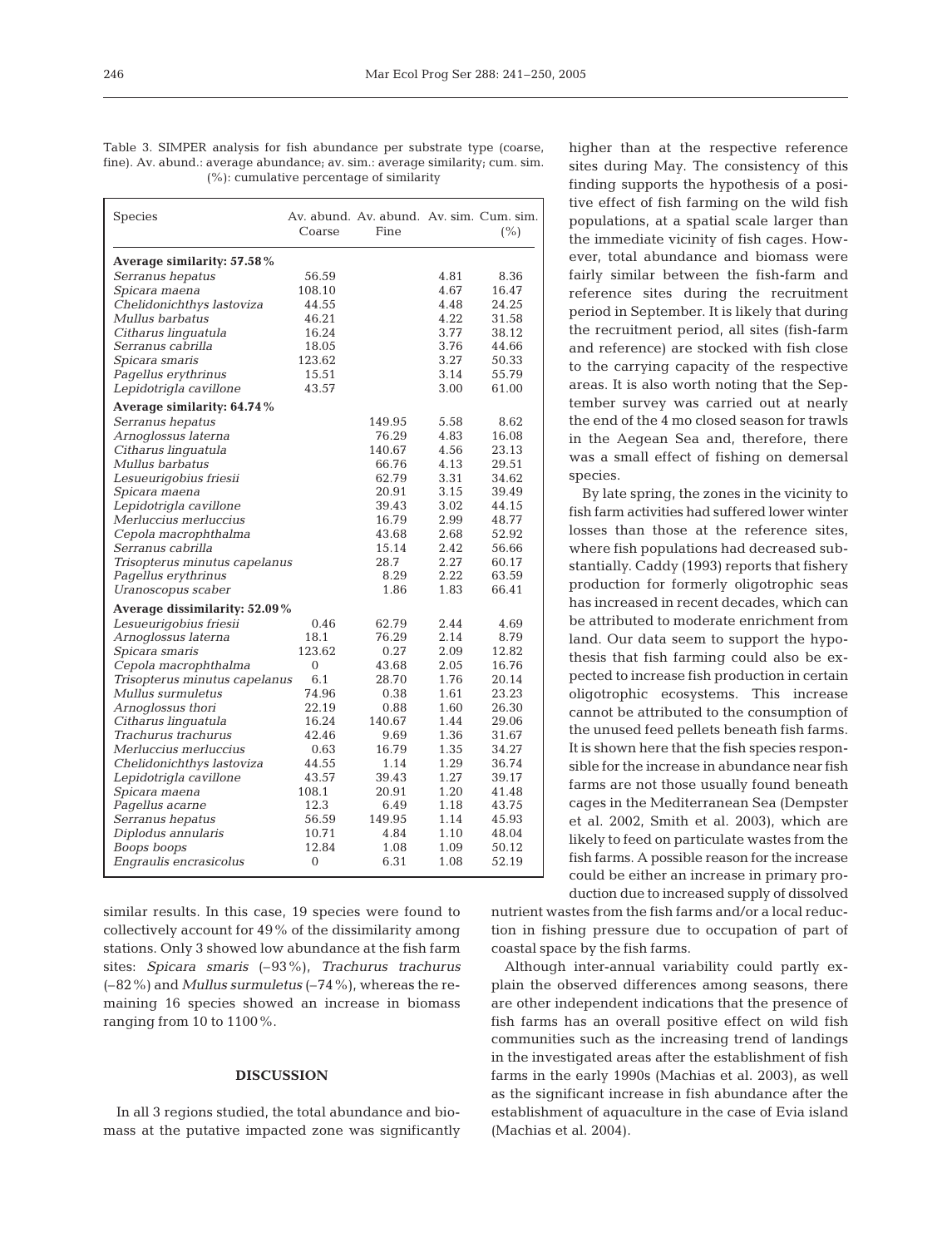Two hypotheses could explain the observed differences between the 2 sampling seasons. The first could be that the fish populations inhabiting the wider area are attracted by the floating structures (cages), or by the odour of the food used in fish farms and, therefore, reach higher densities at the fish farm sites. Subsequently, as fish populations decline from September to May, because of natural and/or fishing mortality, the sites near the fish farms are constantly replenished with additional fish biomass from the surrounding area, thereby remaining close to carrying capacity. This hypothesis, however, hardly explains the increase seen in landings after the onset of aquaculture (Machias et al. 2003).

Alternatively, the differences between the fish farm and the reference sites were present in September (recruitment period for most of the species, Stergiou et al. 1997) as well, but they were not detectable under the applied sampling scheme. It is well known that the recruitment for most of the species in the surveyed areas, takes place in shallow water near the coastline (depth  $<60$  m). Although there is always an overlap of juveniles and adults, the majority of juveniles stay in shallow waters, while adults remain in deep waters after their first maturation, usually in spring (Tsimenides et al. 1992, Machias et al. 1998, Labropoulou et al. 1999, Machias & Labropoulou 2002, Somarakis & Machias 2002). The presence of fish farms could result in a higher degree of habitat separation between juvenile and adults, as well as in an increase in the residence time of

juveniles near the coast. As, in the framework of the present study, we investigated the adult habitat (depths >70 m), the density of juveniles could have been underestimated. At the reference sites, the lower resources and higher competition, could have imposed a higher dispersion of juveniles, and a higher overlap of juvenile and adult habitats. The difference in density and/or abundance between fish-farm and reference sites was more obvious during spring (reproductive period for most of the species, Stergiou et al. 1997), when the fish move to deeper waters. The effect of fish cages presence on local recruitment needs further and more targeted research.

The study of diversity, as expressed by different indices, showed no significant effect in response to the incidence of fish farming. In other words, the observed

Table 4. SIMPER analysis for fish abundance per fish-farm presence (fishfarm site, reference site). Av. abund.: average abundance; av. sim.: average similarity; cum. sim. (%): cumulative percentage of similarity

| <b>Species</b>                |        | Av. abund. Av. abund. Av. sim. Cum. sim.<br>Reference Fish-farm |      | (%)   |
|-------------------------------|--------|-----------------------------------------------------------------|------|-------|
| Average similarity: 51.53%    |        |                                                                 |      |       |
| Serranus hepatus              | 63.87  |                                                                 | 5.88 | 11.41 |
| Mullus barbatus               | 44.11  |                                                                 | 4.08 | 19.34 |
| Citharus linguatula           | 22.77  |                                                                 | 3.95 | 27.01 |
| Spicara maena                 | 65.67  |                                                                 | 3.73 | 34.26 |
| Chelidonichthys lastoviza     | 36.81  |                                                                 | 3.32 | 40.69 |
| Serranus cabrilla             | 12.36  |                                                                 | 2.95 | 46.42 |
| Pagellus erythrinus           | 15.45  |                                                                 | 2.68 | 51.62 |
| Average similarity: 60.70%    |        |                                                                 |      |       |
| Serranus hepatus              |        | 142.67                                                          | 4.54 | 7.48  |
| Mullus barbatus               |        | 68.85                                                           | 4.26 | 14.5  |
| Lepidotrigla cavillone        |        | 61.94                                                           | 4.25 | 21.5  |
| Citharus linguatula           |        | 134.14                                                          | 4.20 | 28.41 |
| Spicara maena                 |        | 63.34                                                           | 3.90 | 34.83 |
| Serranus cabrilla             |        | 20.82                                                           | 3.18 | 40.08 |
| Pagellus erythrinus           |        | 8.35                                                            | 2.68 | 44.49 |
| Merluccius merluccius         |        | 11.56                                                           | 2.36 | 48.37 |
| Arnoglossus laterna           |        | 57.86                                                           | 2.25 | 52.08 |
| Chelidonichthys lastoviza     |        | 8.88                                                            | 2.11 | 55.55 |
| Pagellus acarne               |        | 13.55                                                           | 2.00 | 58.84 |
| Blennius ocellaris            |        | 2.50                                                            | 1.85 | 61.88 |
| Average dissimilarity: 47.33% |        |                                                                 |      |       |
| Spicara smaris                | 118.07 | 5.83                                                            | 1.79 | 3.79  |
| Lesueurigobius friesii        | 7.56   | 55.69                                                           | 1.74 | 7.47  |
| Arnoglossus laterna           | 36.53  | 57.86                                                           | 1.60 | 10.85 |
| Cepola macrophthalma          | 1.31   | 42.37                                                           | 1.45 | 13.91 |
| Trisopterus minutus capelanus | 21.91  | 12.89                                                           | 1.45 | 16.97 |
| Lepidotrigla cavillone        | 21.05  | 61.94                                                           | 1.44 | 20.01 |
| Pagellus acarne               | 5.24   | 13.55                                                           | 1.42 | 23.02 |
| Mullus surmuletus             | 67.77  | 7.58                                                            | 1.34 | 25.85 |
| Citharus linguatula           | 22.77  | 134.14                                                          | 1.34 | 28.68 |
| Arnoglossus thori             | 8.30   | 14.77                                                           | 1.29 | 31.39 |
| Trachurus trachurus           | 46.54  | 5.61                                                            | 1.26 | 34.06 |
| Spicara maena                 | 65.67  | 63.34                                                           | 1.19 | 36.57 |
| Diplodus annularis            | 2.21   | 13.34                                                           | 1.15 | 39.00 |
| Serranus hepatus              | 63.87  | 142.67                                                          | 1.13 | 41.37 |
| Merluccius merluccius         | 5.86   | 11.56                                                           | 1.07 | 43.64 |
| Mullus barbatus               | 44.11  | 68.85                                                           | 1.04 | 45.84 |
| Callionymus maculatus         | 3.42   | 4.02                                                            | 1.00 | 47.95 |

increase in abundance was not accompanied by a simplification of the community: both the number of species and the distinctness-based biodiversity indices  $(\Delta^*)$  and  $(s\Delta^+)$  showed an increase at the fish farm sites in comparison to the reference sites. The same trend has been observed when comparing the period before and after the aquaculture establishment in the region of Evia island (Machias et al. 2004), with these 2 biodiversity indices being higher after the establishment of fish farms in comparison to the 'before' period. As opposed to 'standard' diversity indices, which look into whether individuals belong to the same species, lack explicit links to functional diversity (Clarke &Warwick 1998) and are largely effort-dependent (Clarke & Warwick 1999), biodiversity indices measure the degree to which species are taxonomically related to each other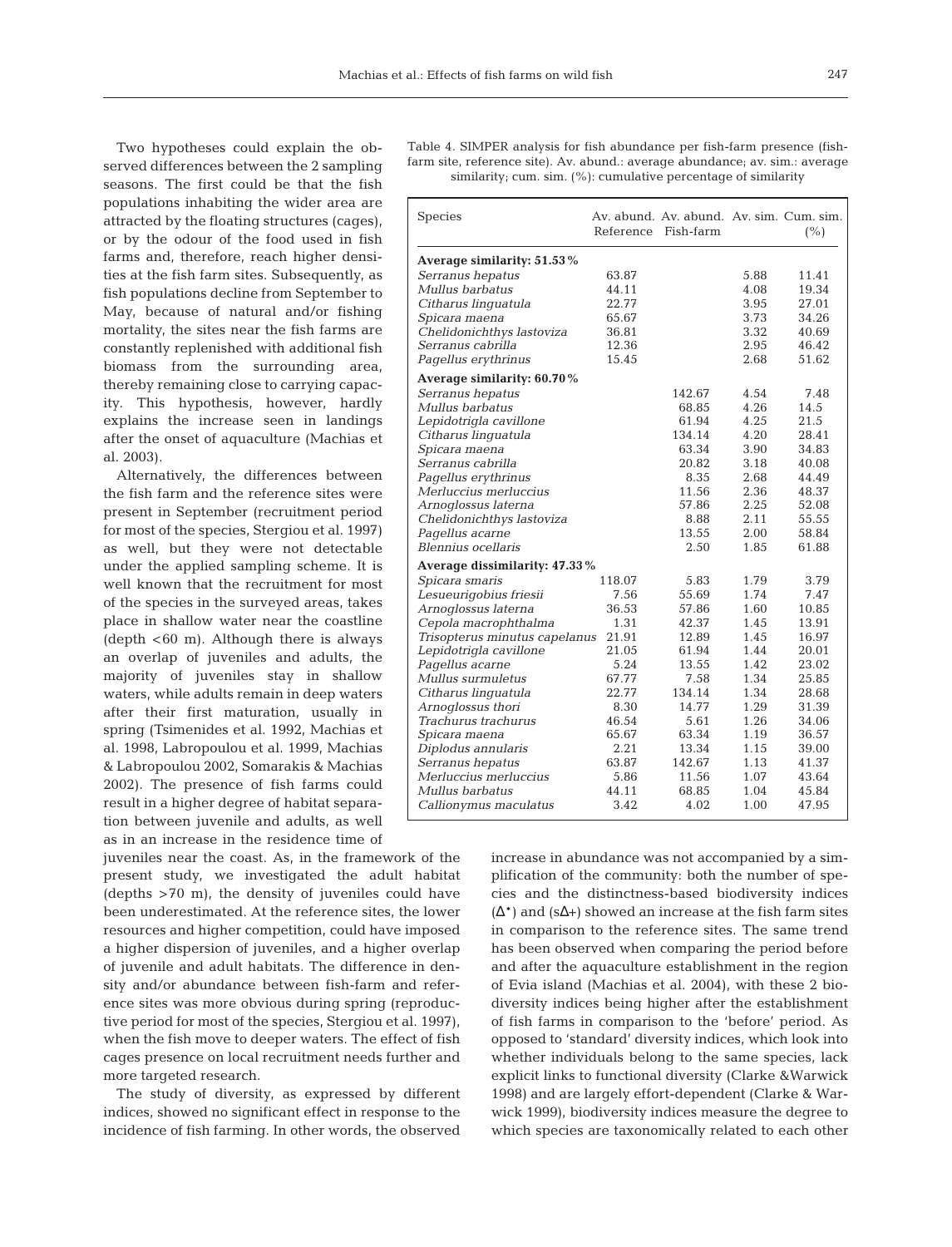248

Table 5. SIMPER analysis for fish biomass per fish-farm presence (fish-farm site, reference site). Av. biom: average biomass; av. sim: average similarity; cum. sim. (%): cumulative percentage of similarity

| <b>Species</b>                | Av. biom.<br>Reference | Av. biom.<br>Fish-farm |      | Av. sim. Cum. sim.<br>(%) |
|-------------------------------|------------------------|------------------------|------|---------------------------|
| Average similarity: 51.16%    |                        |                        |      |                           |
| Serranus hepatus              | 562.35                 |                        | 4.96 | 9.70                      |
| Mullus barbatus               | 1199.08                |                        | 4.65 | 18.79                     |
| Spicara maena                 | 1302.81                |                        | 4.11 | 26.83                     |
| Chelidonichthys lastoviza     | 627.35                 |                        | 3.36 | 33.40                     |
| Serranus cabrilla             | 376.20                 |                        | 3.23 | 39.73                     |
| Pagellus erythrinus           | 317.09                 |                        | 3.08 | 45.74                     |
| Citharus linguatula           | 268.15                 |                        | 2.90 | 51.40                     |
| Average similarity: 61.95%    |                        |                        |      |                           |
| Mullus barbatus               |                        | 2056.73                | 4.76 | 7.68                      |
| Citharus linguatula           |                        | 1649.42                | 3.96 | 14.07                     |
| Spicara maena                 |                        | 1530.97                | 3.90 | 20.35                     |
| Serranus cabrilla             |                        | 958.82                 | 3.70 | 26.32                     |
| Merluccius merluccius         |                        | 731.69                 | 3.67 | 32.24                     |
| Serranus hepatus              |                        | 1391.33                | 3.62 | 38.09                     |
| Lepidotrigla cavillone        |                        | 759.15                 | 3.61 | 43.91                     |
| Pagellus erythrinus           |                        | 437.59                 | 3.23 | 49.12                     |
| Chelidonichthys lastoviza     |                        | 275.66                 | 2.42 | 53.02                     |
| Pagellus acarne               |                        | 565.48                 | 2.05 | 56.33                     |
| Uranoscopus scaber            |                        | 115.57                 | 1.93 | 59.45                     |
| Echelus myrus                 |                        | 54.41                  | 1.92 | 62.56                     |
| Average dissimilarity: 47.28% |                        |                        |      |                           |
| Spicara smaris                | 1966.17                | 143.37                 | 1.69 | 3.57                      |
| Pagellus acarne               | 133.21                 | 565.48                 | 1.60 | 6.95                      |
| Merluccius merluccius         | 443.04                 | 731.69                 | 1.47 | 10.06                     |
| Mullus surmuletus             | 1174.02                | 302.97                 | 1.35 | 12.91                     |
| Citharus linguatula           | 268.15                 | 1649.42                | 1.34 | 15.74                     |
| Trisopterus minutus capelanus | 184.34                 | 322.37                 | 1.32 | 18.54                     |
| Lophius budegassa             | 161.87                 | 505.76                 | 1.30 | 21.28                     |
| Cepola macrophthalma          | 39.88                  | 489.75                 | 1.28 | 24.00                     |
| Lepidotrigla cavillone        | 228.63                 | 759.15                 | 1.27 | 26.69                     |
| Diplodus annularis            | 80.90                  | 423.10                 | 1.26 | 29.35                     |
| Trachurus trachurus           | 565.85                 | 103.74                 | 1.14 | 31.77                     |
| Spicara maena                 | 1302.81                | 1530.97                | 1.14 | 34.18                     |
| Boops boops                   | 223.57                 | 247.02                 | 1.06 | 36.41                     |
| Serranus cabrilla             | 376.20                 | 958.82                 | 1.03 | 38.59                     |
| Mullus barbatus               | 1199.08                | 2056.73                | 1.02 | 40.75                     |
| Echelus myrus                 | 31.14                  | 54.41                  | 1.02 | 42.91                     |
| Arnoglossus laterna           | 108.81                 | 181.50                 | 0.99 | 45.00                     |
| Zeus faber                    | 55.40                  | 110.30                 | 0.97 | 47.05                     |
| Uranoscopus scaber            | 29.26                  | 115.57                 | 0.96 | 49.07                     |
|                               |                        |                        |      |                           |

(Warwick & Clarke 2001). Taxonomic distinctness indices describe features of this taxonomic spread and are now beginning to find application in environmental impact assessment, with growing evidence that, for a given number of species, perturbed communities usually comprise a more limited taxonomic spread (Brown et al. 2002, Warwick et al. 2002). Although the number of species is dependent on the sample size (i.e. on the number of individuals counted in the samples obtained), the taxonomic distinctness-based indices have been shown to be remarkably independent of sample size (Clarke & Warwick 1998). Taking the overall picture into account, it seems that at sites close to fish farming zones, the overall structure of the demersal fish community does not change towards a phylogenetically simplified set of species, but rather towards an equally or more diverse community which also presents higher abundance.

The Simpson index showed no difference in dominance between fish-farm and reference sites. In other words, there is no quantitative change similar to that obtained when r-selection species proliferate in the community in response to a severe disturbance.

The multivariate analyses showed that there was an effect of fish farming on the overall community structure; however, this was mainly attributed to quantitative rather than qualitative aspects, that is, there was a change in levels of abundance and/or biomass rather than replacement of species. The species found in the areas investigated during this study are those typically found in the Aegean Sea (Machias et al. 2001). Furthermore, in most cases, as shown by SIMPER analysis, this change was positive resulting in higher abundance and biomass close to the fish farming zones.

This type of effect on wild fish assemblages is likely to occur in any marine area affected by fish farming wastes and in fact we are not aware of any published study having proven the opposite. However, there are particular characteristics of the Mediterranean marine ecosystems which allow these effects to be more readily detectable than elsewhere: (1) the pronounced oligotrophy of the Eastern Mediterranean, the low nutrient levels (Friligos & Gotsis-Skretas 1987) and low primary production (Sournia 1973); (2) the phosphorus-limitation of primary produc-

tion (Krom et al. 1991), at least for part of the year; and (3) the high water transparency (Ignatiades 1998), allowing the exploitation of nutrient resources deeper in the water column. The microtidal regime characterising this area is also important, since it imposes generally slower water renewal rates than in macrotidal areas, thereby allowing a longer residence time of nutrient-enriched water masses in coastal bays. Furthermore, in a multispecies fishery context such as the one of the eastern Mediterranean (Stergiou et al. 1997), the effects of fish farm presence are more likely to be important since the increased production affects the entire community, not only certain target species. Of course, these effects are also likely to be related to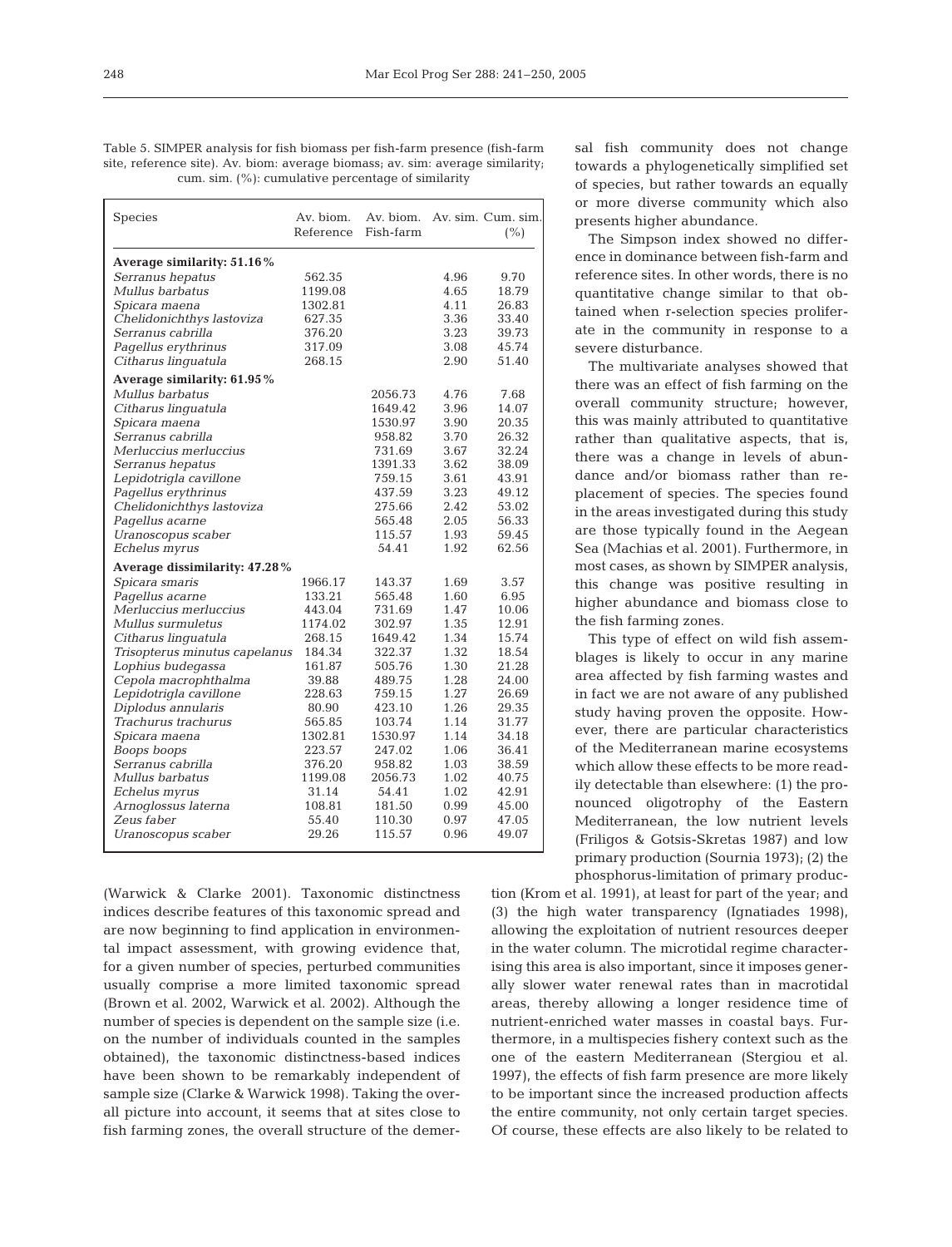the level of production of the fish farms and the area topography: very low levels of production (e.g. of a small-sized farm in a highly exposed area) could go unnoticed, whereas extremely high levels in very enclosed areas are likely to result in significant effects.

In several parts of the world (Beveridge et al. 1996), and particularly in the Mediterranean (Pitta et al. 1999, Belias et al. 2003), it has been shown that the effects of fish farming on nutrients and chlorophyll concentration in the water column are hardly measurable and only over a short time-scale (Karakassis et al. 2001). This is probably related to the dispersive nature of the sites, which allows rapid advection and diffusion, but it is also likely that there is a rapid consumption and transfer towards higher trophic levels. In this case, the fish communities are probably a good indicator of the increased material flux since they are long-lived organisms integrating processes over longer time periods, and their predators are unlikely to respond promptly to an increase in their biomass.

The overall conclusion is that the presence of fish farming is likely to have positive effects (at least in terms of socio-economic aspects) on wild fish assemblages at the spatial scales investigated. These could involve an increase in wild fish biomass by an average factor of 2.8, as well as in a significant increase (by a factor of 2) in local fisheries landings (Machias et al. 2003) after the establishment of fish farming zones.

*Acknowledgements*. The authors would like to acknowledge support by the European Commission (Project AQCESS, Contract Q5RS-2000-31151) as well as the captain and the crew of RV 'Philia' for their assistance during the sampling surveys. Three anonymous reviewers provided comments that helped improve the manuscript.

#### LITERATURE CITED

- Belias CV, Bikas VG, Dassenakis MJ, Scoullos MJ (2003) Environmental impacts of coastal aquaculture in Eastern Mediterranean Bays: the case of Astakos Gulf, Greece. Environ Sci Pollut Res 10:287–295
- Beveridge MCM (1996) Cage aquaculture. Fishing News Books. Blackwell, Oxford
- Brown BE, Clarke KR, Warwick RM (2002). Serial patterns of biodiversity change in corals across shallow reef flats in Ko Phuket, Thailand, due to the effects of local (sedimentation) and regional (climatic) perturbations. Mar Biol 141: 21–29
- Brown JR, Gowen RJ, McLusky DS (1987) The effects of salmon farming on the benthos of a Scottish sea loch. J Exp Mar Biol Ecol 109:39–51
- Caddy JF (1993) Towards a comparative evaluation of human impacts on fishery ecosystems of enclosed and semienclosed seas. Rev Fish Sci 1:57–95
- Carrothers PJG (1980) Estimation of trawl door spread from wing spread. J Northw Atl Fish Sci 1:81–89
- Carss DN (1990) Concetrations of wild and escaped fishes immediately adjacent to fish farm cages. Aquaculture 90(1):29–40
- Carss DN (1994) Killing of piscivorous birds at Scottish fish farms, 1984-87. Biol Conserv 68 (2): 181-188
- Clarke KR, Warwick RM (1994) Change in marine communities: an approach to statistical analysis and interpretation. Natural Environment Research Council, UK
- Clarke KR, Warwick RM (1998) A taxonomic distinctness index and its statistical properties. J Appl Ecol 35:523–531
- Clarke KR, Warwick RM (1999) The taxonomic distinctness measure of biodiversity: weighting of step lengths between hierarchical levels. Mar Ecol Prog Ser 184:21–29
- Delgado O, Ruiz J, Perez M, Romero J, Ballestreros E (1999) Effects of fish farming on seagrass (*Posidonia oceanica*) in a Mediterranean bay: seagrass decline after loading cessation. Oceanol Acta 22:109–117
- Dempster T, Sanchez-Jerez P, Bayle-Sempere JT, Giménez-Casalduero F, Valle C (2002) Attraction of wild fish to seacage fish farms in the south-western Mediterranean Sea: spatial and short-term temporal variability. Mar Ecol Prog Ser 242:237–252
- Fernandes TF, Eleftheriou A, Ackefors H, Eleftheriou M and 7 others (2001) The scientific principles underlying the monitoring of the environmental impacts of aquaculture. J Appl Ichthyol 17:181–193
- Friligos N, Gotsis-Skretas O (1987) Relationships of phytoplankton with certain environmental factors in the South Evoikos Gulf (Greece). PSZN I: Mar Ecol 8:59–73
- Gowen RJ, Bradbury NB (1987) The ecological impact of salmonid farming in coastal waters: a review. Oceanogr Mar Biol Annu Rev 25:563–575
- Hall POJ, Holby O, Kollberg S, Samuelsson MO (1992) Chemical fluxes and mass balances in a marine fish cage farm. IV. Nitrogen. Mar Ecol Prog Ser 89:81–91
- Holby O, Hall POJ (1991) Chemical fluxes and mass balances in a marine fish cage farm. II. Phosphorus. Mar Ecol Prog Ser 70:263–272
- Holmer M, Kristensen E (1992) Impact of fish cage farming on metabolism and sulfate reduction of underlying sediments. Mar Ecol Prog Ser 80:191–201
- Holmer M, Marba N, Terrados J, Duarte CM, Fortes MD (2002) Impacts of milkfish (*Chanos chanos*) aquaculture on carbon and nutrient fluxes in the Bolinao area, Philippines. Mar Pollut Bull 44:685–696
- Holmer M, Pérez M, Duarte CM (2003) Benthic primary producers — a neglected environmental problem in Mediterranean maricultures? Mar Pollut Bull 46:1372–1374
- Ignatiades L (1998) The productive and optical status of the oligotrophic waters of the Southern Aegean Sea (Cretan Sea), Eastern Mediterranean. J Plankton Res 20:985–995
- Karakassis I (1998) Aquaculture and coastal marine biodiversity. Oceanis 24:271–286
- Karakassis I, Smith CJ, Eleftheriou A (1996) Performance of neutral model analysis in a spatio-temporal series of macrobenthic replicates. Mar Ecol Prog Ser 137:173–179
- Karakassis I, Tsapakis M, Hatziyanni E (1998) Seasonal variability in sediment profiles beneath fish farm cages in the Mediterranean. Mar Ecol Prog Ser 162:243–252
- Karakassis I, Tsapakis M, Hatziyanni E, Papadopoulou KN, Plaiti W (2000) Impact of cage farming of fish on the seabed in three Mediterranean coastal areas. ICES J Mar Sci 57:1462–1471
- Karakassis I, Tsapakis M, Hatziyanni E, Pitta P (2001) Diel variation of nutrients and chlorophyll in sea bream and sea bass cages in the Mediterranean. Fresenius Environ Bull 10:278–283
- Krom MD, Kress N, Brenner S, Gordon LI (1991) Phosphorus limitation of primary productivity in the eastern Mediterranean Sea. Limnol Oceanogr 36:424–432